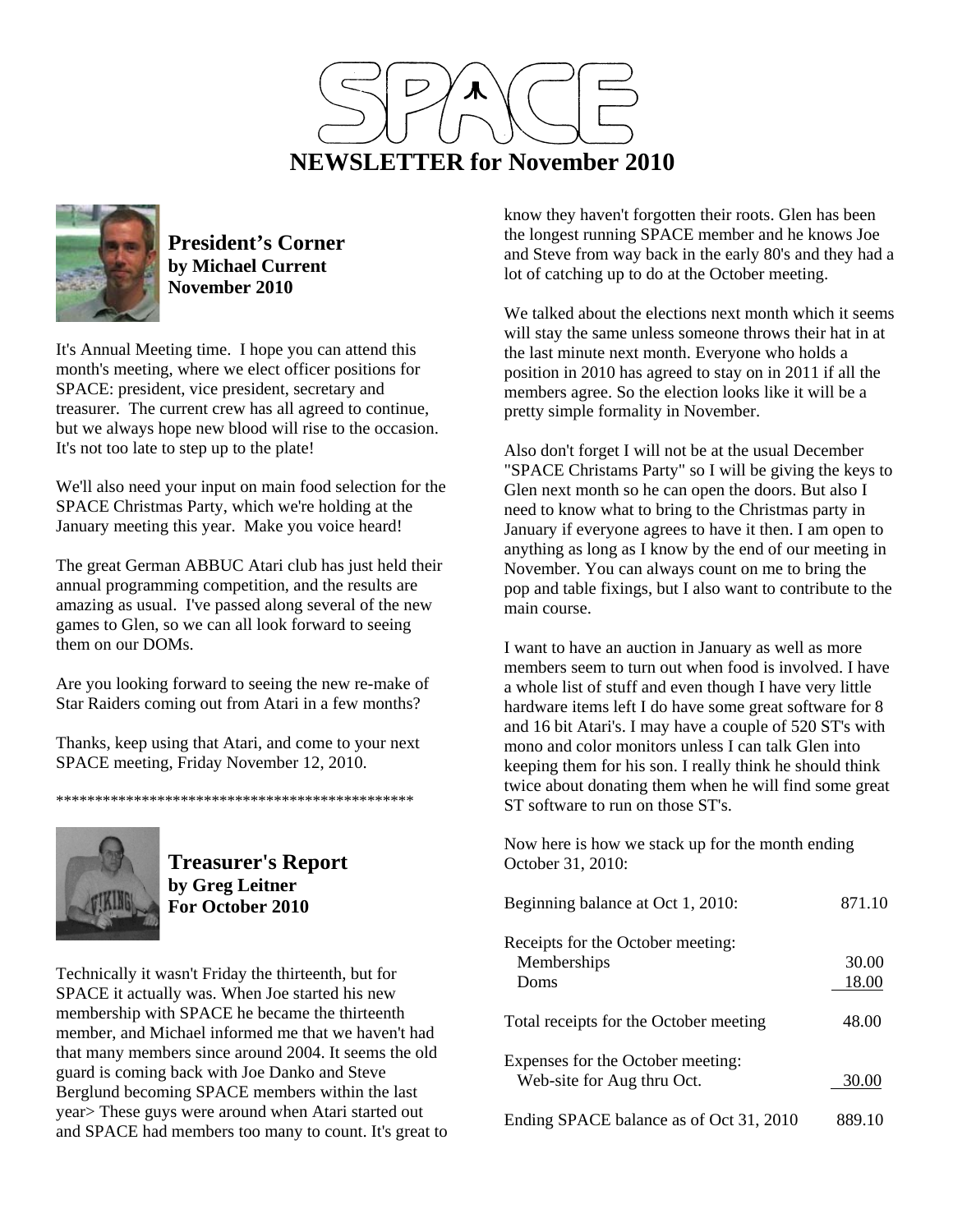With two months left in 2010 I am sure the room rental bill could arrive any day and that will drain \$300.00 from our Treasury. Where else could we find a room to rent and not pay for it until the year is almost over. Anyone who has booked a room knows that money is usually paid upfront so we really have the best deal going for us.

That's all for this month. I hope all our members make it for the elections next month and it's not too late for you to volunteer. We will take candidates all the way up to the actual voting. See you in November.

\*\*\*\*\*\*\*\*\*\*\*\*\*\*\*\*\*\*\*\*\*\*\*\*\*\*\*\*\*\*\*\*\*\*\*\*\*\*\*\*\*\*\*\*\*\*

**Secretary's Report By Steven Peck For October 2010** 

So, here we are again. It is another month for the Secretary's Report. So, sorry about the other months where I was busy. I will try to make it up this month for you all. So, without further adieu, here is the report. For starters, there was talk of the Christmas Party being moved back to January, 2011, which it will be. There will be an auction then as well, so get ready for that, guys! Of course, there will be plenty of Atari software and computer magazines. So, if you need anything like that, bring plenty of money to buy that stuff. I am assuming that it will go over well.

Also, on a lighter note, former SPACE DOM Librarian Joe Danko came by to see us. We were all surprised, to say the least. But, it was a welcome surprise and we were happy to see him come up to the Meeting. It would be nice to see other SPACE alumni and former members see us from time to time. I remember George Viita and he would come to see us when there was an auction. He even sold me an Atari 2600, Jr. "Short Rainbow" VCS after he won it in an auction. Well, I still got it. So, there you have that.

Also, there will be elections, in November, for the officials of SPACE. So, if you want to run for a position, that is the best time to do it. Also, there was talk of the SPACE Meeting being held at a special location: Level Up in South Saint Paul. Tony Leitner was wishing to have us visit his shop some time. His business has been doing remarkably well and I wish the best for him and his wife. So, I think that it could be a nice change of venue for a bit. Who knows?

Anyway, that concludes my Secretary's Report. I will type at you later. Excelsior!

\*\*\*\*\*\*\*\*\*\*\*\*\*\*\*\*\*\*\*\*\*\*\*\*\*\*\*\*\*\*\*\*\*\*\*\*\*\*\*\*\*\*\*\*

**BBS Corner By Nolan Friedland For November 2010** 

If anyone has any comments, suggestions, ideas, or submissions for the BBS Corner column or the SPACE BBS web site, you may email them to me, Nolan Friedland, at the address shown on the back of this newsletter under the "CLUB OFFICIALS" section.

\*\*\*\*\*\*\*\*\*\*\*\*\*\*\*\*\*\*\*\*\*\*\*\*\*\*\*\*\*\*\*\*\*\*\*\*\*\*\*\*\*\*\*\*

From: Michael Current [michael@mcurrent.name] Sent: Friday, October 15, 2010 8:25 PM Subject: Atari's Legendary Star Raiders® to be Re-Imagined for a New Generation

Atari's Legendary Star Raiders® to be Re-Imagined for a New Generation

Offering Team-Based Multiplayer for the First Time; Star Raiders to Soar Onto Xbox 360, PS3™ and Windows PC Download in Early 2011

Los Angeles, CA (October 14, 2010) – The franchise that helped create the space combat genre is preparing all flight systems as Atari, one of the world's most recognized publishers and producers of interactive entertainment, brings the iconic Star Raiders® to next generation platforms. The return of Star Raiders will combine tense aerial assaults and dogfights with a compelling new storyline, striking visual style and exhilarating single and multi-player gameplay. Atari will look to recruit a new generation of gamers when Star Raiders shoots onto the Xbox 360®video game and entertainment system from Microsoft, PlayStation®3 computer entertainment system and Windows PC Download in early 2011.

Originally introduced in 1979, Star Raiders blazed an all new trail, becoming the first ever first-person space combat title. The game inspired several generations of "space combat simulation" titles throughout the 80's and 90's.

The exciting new take on this Atari treasure will pay tribute to the original while ushering in an all new, captivating episodic experience. It will offer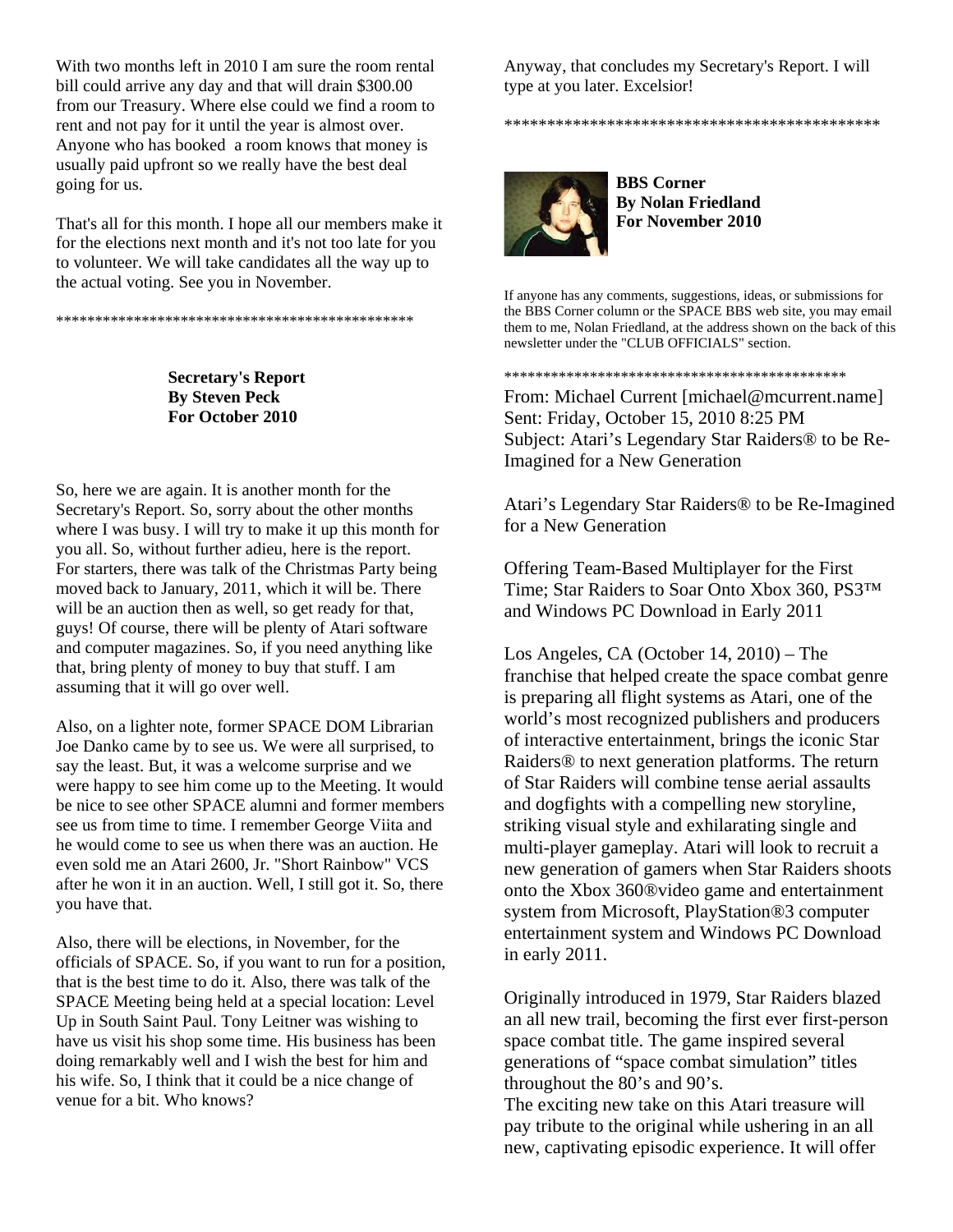familiar battle elements including space warps and galactic tactical maps with all new features like radical battle transformations and customizable ships.

"Star Raiders has long been an important milestone" in Atari's history as it paved the way for first person shooters and 3D games," says Jim Wilson, President of Atari. "Our new Star Raiders game updates this legendary shooter with new features, a striking visual style and co-op and multiplayer gameplay."

Moreover, the all-new Star Raiders will bring powerful online play to the franchise for the first time. Co-op campaigns and competitive team-based multiplayer will enthrall both original and new fans.

Developed by Incinerator Studios, Star Raiders will be available in early 2011. For more information, please visit www.atari.com or www.starraiders.com

From: Michael Current [michael@mcurrent.name] Sent: Wednesday, November 03, 2010 3:40 AM Subject: ST-invite for Sillyventure 2010 released

ST-invite for Sillyventure 2010 released October 28th, 2010

Mystic Bytes have released a ST invite for the upcoming SIllyventure party.

Code by Klocek, graphics by Piesiu and music by Yerzmyey.

» Download the invite

http://files.dhs.nu/files\_demo/SV2010\_Atari\_16-bit.zip